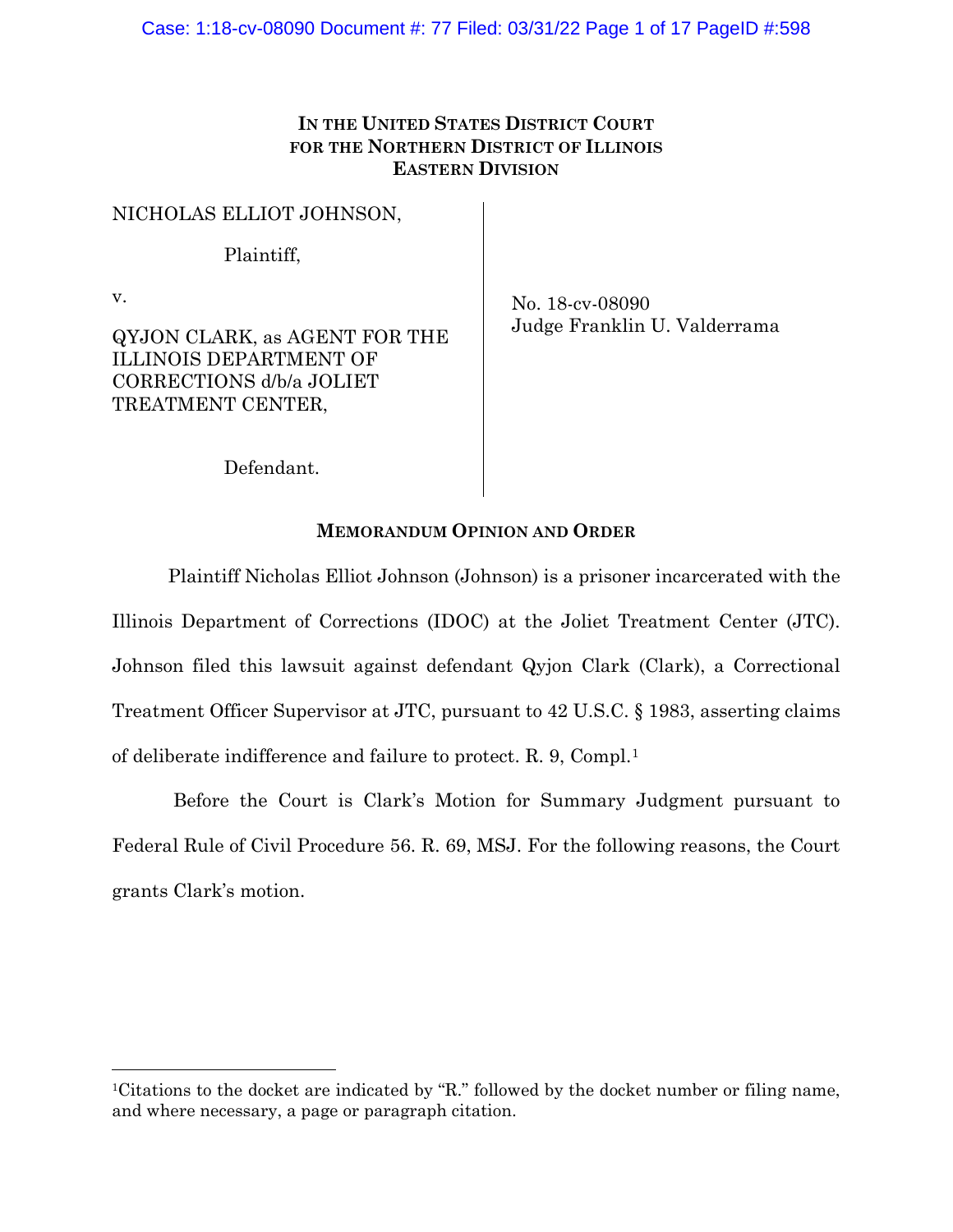## **Background[2](#page-1-0)**

The following facts are set forth favorably to Johnson, the non-movant, as the record and Local Rule 56.1 permit. *See Hanners v. Trent*, 674 F.3d 683, 691 (7th Cir. 2012). While the Court draws all reasonable inferences from the facts in Johnson's favor, the Court does not "necessarily vouch[] for their accuracy." *Arroyo v. Volvo Grp. N. Am., LLC*, 805 F.3d 278, 281 (7th Cir. 2015) (citation omitted). *See Knopick v. Jayco, Inc*., 895 F.3d 525, 527 (7th Cir. 2018) (citation omitted) ("Given this summary judgment lens, we do not vouch for the objective truth of all of these facts.").

Johnson is currently incarcerated with IDOC at JTC. Pl.'s Resp. DSOF ¶ 1.[3](#page-1-1) Johnson suffers from mood disorder, impulse issues, anger issues, clinical depression, and bipolar disorder. *Id.* ¶ 2. On or about July 12, 2018, Johnson was transferred to JTC. *Id.* ¶ 4. JTC is a treatment facility for adult men convicted of felonies who suffer from severe mental illness. *Id.* ¶ 3.

At all relevant times, Clark was employed by IDOC as a Correctional Treatment Officer Supervisor at JTC with job duties including supervising residents, supervising other officers, overseeing the safety, custody, and control of residents, and being mindful of the residents' mental stability. Pl.'s Resp. DSOF ¶ 5.

<span id="page-1-0"></span><sup>2</sup>The Court has jurisdiction pursuant to 28 U.S.C. §§ 1331 and 1343.

<span id="page-1-1"></span><sup>3</sup>Citations to the parties' Local Rule 56.1 Statements of Material Facts are identified as follows: "DSOF" for Clark's Statement of Undisputed Facts (R. 70-1); "Pl.'s Resp. DSOF" for Johnson's Response to Clark's Statement of Undisputed Facts (R. 71-1 at 1–3); "PSOAF" for Johnson's Statement of Additional Facts (R. 71-1 at 3–5); and "Def.'s Resp. PSOAF" for Clark's Response to Johnson's Statement of Additional Facts (R. 75).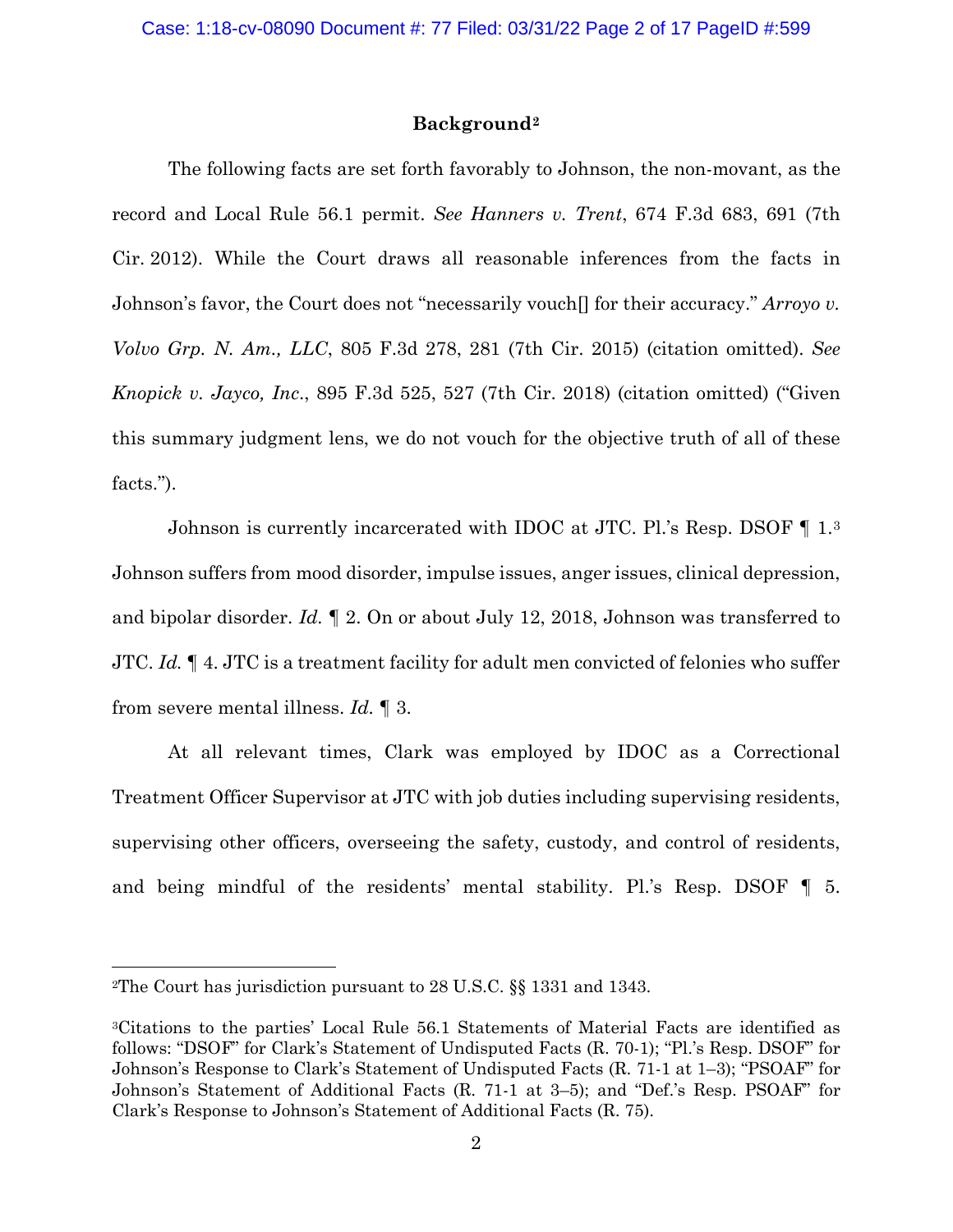#### Case: 1:18-cv-08090 Document #: 77 Filed: 03/31/22 Page 3 of 17 PageID #:600

Furthermore, he was responsible for protecting the health and safety of the residents within his charge, including Johnson. *Id.* ¶ 10. Clark does not have direct access to residents' protected medical information, but he is aware that the residents at JTC have been categorized as severely mentally ill. *Id.*  $\P\P$  6–7; Def.'s Resp. SOAF  $\P$ 13. Clark does not have personal knowledge of Johnson's alleged history of self-harm. Pl.'s Resp. DSOF ¶ 8. Additionally, Clark does not have personal knowledge of any other complaints being made against him regarding harassment or intimidation of prisoners. *Id.* ¶ 9.

Michael Johnson, also incarcerated at JTC, stated that on July 28, 2018, he witnessed Johnson visibly agitated after an interaction with Clark and that no mental health professional was provided to Johnson when requested. SOAF ¶ 17; R. 71-5, Pl. Exh. F, Michael Johnson Aff. Other prisoners at JTC were made aware of and sometimes witnessed Clark attempting to provoke, intimidate, and agitate seriously mentally ill prisoners at JTC. SOAF ¶¶ 19, 21, 23; R. 71-5, Pl. Exh. G, Keith Clark Aff.; R. 71-5, Pl. Exh. H, Joseph Herman Aff.; R. 71-5, Pl. Exh. I, Michael Ludwick Aff.

### **Legal Standard**

Summary judgment must be granted "if the movant shows that there is no genuine dispute as to any material fact and the movant is entitled to judgment as a matter of law." Fed. R. Civ. P. 56(a). The party seeking summary judgment has the initial burden of showing that there is no genuine dispute and that it is entitled to judgment as a matter of law. *Carmichael v. Vill. of Palatine*, 605 F.3d 451, 460 (7th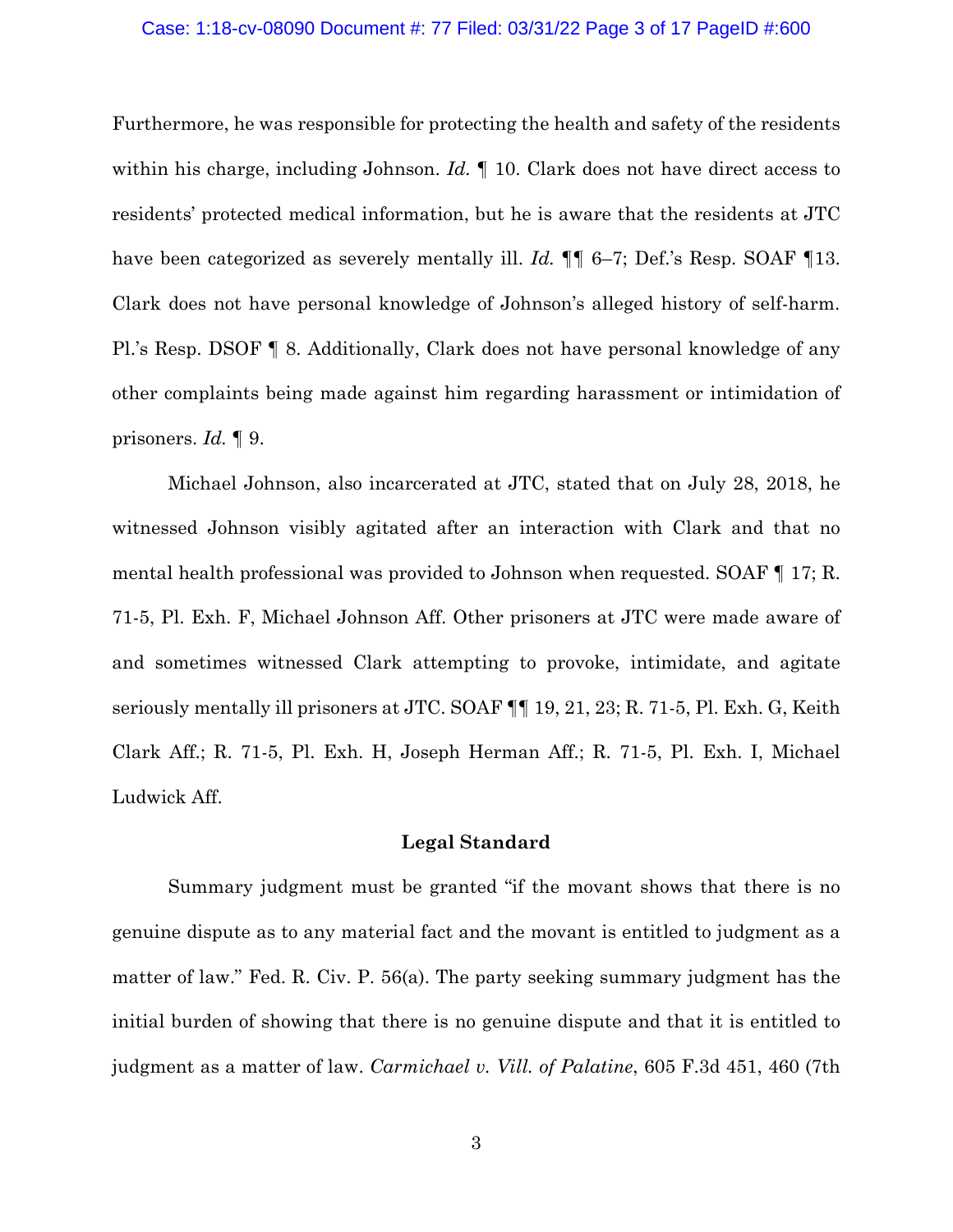#### Case: 1:18-cv-08090 Document #: 77 Filed: 03/31/22 Page 4 of 17 PageID #:601

Cir. 2010); *see also Celotex Corp. v. Catrett*, 477 U.S. 317, 323 (1986); *Wheeler v. Lawson*, 539 F.3d 629, 634 (7th Cir. 2008). If this burden is met, the adverse party must then "set forth specific facts showing that there is a genuine issue for trial." *Anderson v. Liberty Lobby, Inc.*, 477 U.S. 242, 256 (1986). A genuine issue of material fact exists if "the evidence is such that a reasonable jury could return a verdict for the nonmoving party." *Id.* at 248. In evaluating summary judgment motions, courts must view the facts and draw reasonable inferences in the light most favorable to the non-moving party. *Scott v. Harris*, 550 U.S. 372, 378 (2007); *Skiba v. Ill. Cent. R.R. Co.*, 884 F.3d 708, 717 (7th Cir. 2018). The court may not weigh conflicting evidence or make credibility determinations, *Omnicare, Inc. v. UnitedHealth Grp., Inc.*, 629 F.3d 697, 704 (7th Cir. 2011), and must consider only evidence that can "be presented in a form that would be admissible in evidence." Fed. R. Civ. P. 56(c)(2).

#### **Analysis**

In Count I, Johnson claims that Clark was deliberately indifferent towards Johnson because he knew of Johnson's mental illnesses, exhibited disregard for the substantial risk of serious harm to Johnson, and engaged in intentional, wrongful acts against Johnson. Compl. ¶¶ 15–18. As a result of Clark's deliberate indifference, Johnson alleges that he resorted to an act of self-mutilation, harmed himself, attempted suicide, and suffered severe physical and emotional distress. *Id.* ¶¶ 21–23.

Under Count II, Johnson alleges that Clark failed to protect Johnson and posted a tangible threat to Johnson's safety by engaging in various actions against Johnson. Compl. ¶ 33. Johnson alleges that, as a result, he suffered severe physical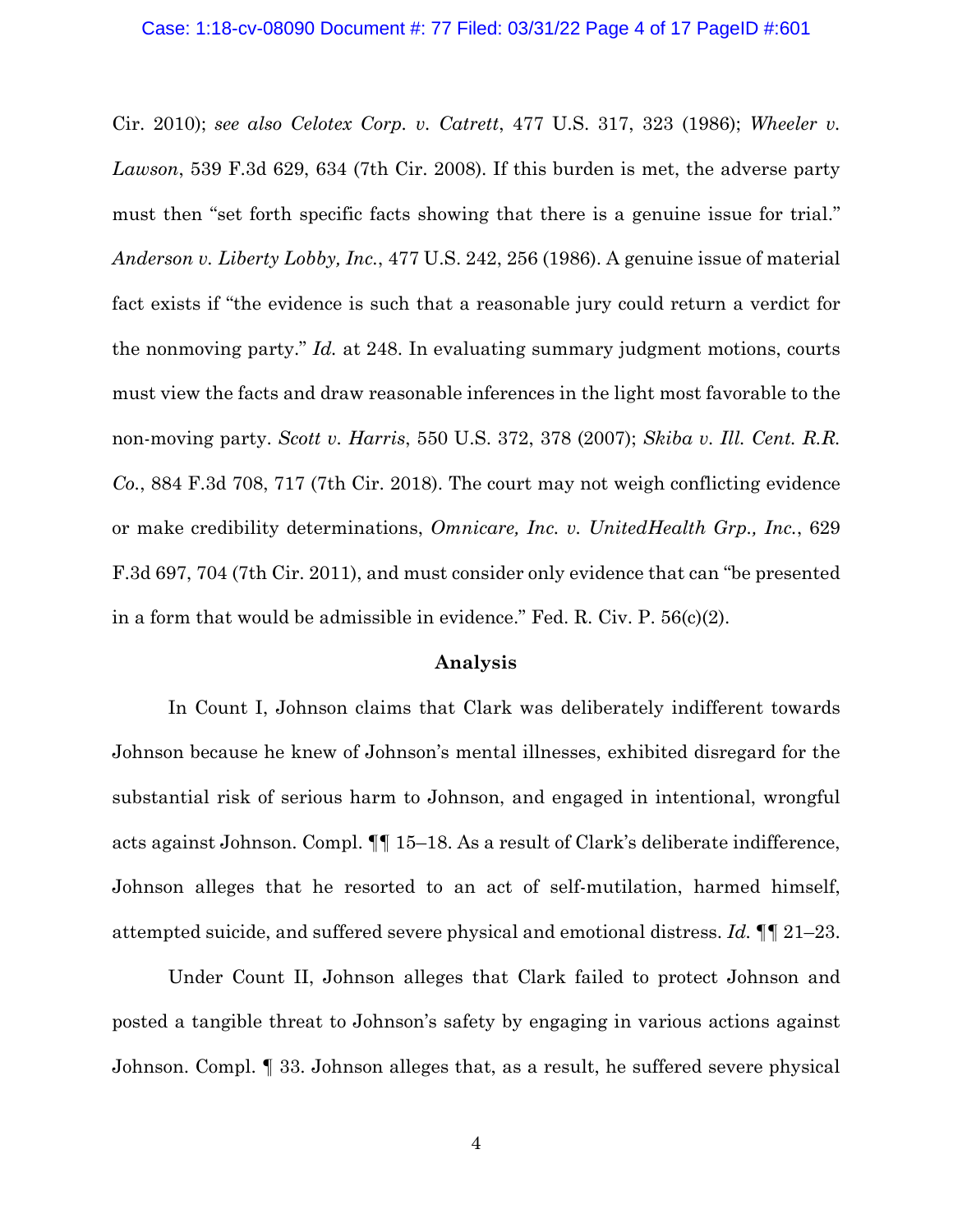## Case: 1:18-cv-08090 Document #: 77 Filed: 03/31/22 Page 5 of 17 PageID #:602

and emotional distress, his mental illnesses were exacerbated, and caused him to selfmutilate. *Id.* ¶ 34.

Clark advances three arguments in support of summary judgment. He first argues that as to Count I, Johnson has failed to provide sufficient admissible evidence that Clark knew of and disregarded an excessive risk to Johnson's health. R. 70, Memo. MSJ at 3–10.[4](#page-4-0) As for Count II, Clark contends that Johnson has failed to provide admissible evidence that Clark knew of and disregarded a substantial risk of serious harm to Johnson. *Id.* at 10–11. Finally, Clark argues that Johnson's claims fail because he has qualified immunity from liability. *Id.* at 11–12.

Before addressing the substance of the motion, the Court must address a preliminary matter. Clark makes several objections in his response to Johnson's Statement of Additional Facts. Def.'s Resp. PSOAF. The Court addresses each objection. First, Clark asserts that several of Johnson's statements are irrelevant or not material to the outcome of the issues identified in his motion. Def.'s Resp. PSOAF ¶¶ 12–14. When a party moves for summary judgment in this District, it must submit, among other documents, a statement of undisputed material facts. *ABC Acquisition Co., LLC v. AIP Prod. Corp.*, 2020 WL 4607247, at \*7 (N.D. Ill. Aug. 11, 2020) (citing N.D. Ill. Local R. 56.1(a)). When responding to a summary judgment motion, the nonmoving party may also present a separate statement of additional facts. N.D. Ill. Local R.  $56.1(b)(3)(C)$ . True, as Clark asserts, that a statement of facts under Local Rule 56.1 "should be limited to *material* facts." Def.'s Resp. PSOAF ¶¶ 12–14 (citing

<span id="page-4-0"></span><sup>4</sup>Clark failed to number the pages in his memorandum. Therefore, the Court relies on and references the CM/ECF page numbers.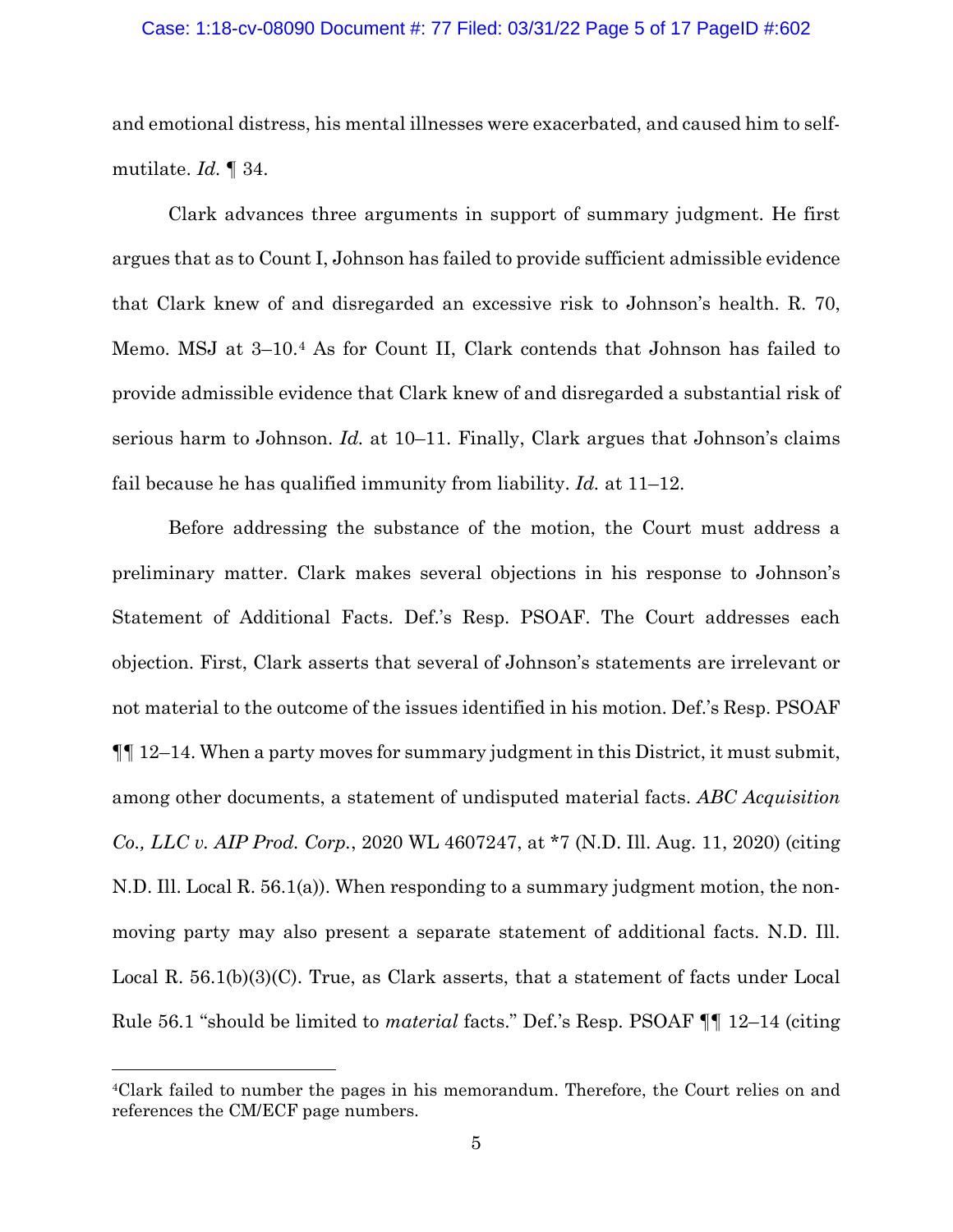*Malec v. Sanford*, 191 F.R.D. 581, 583 (N.D. Ill. 2000) (emphasis in original). But, "[o]bjecting to materiality does not deny a fact. If that were the only objection, the fact would be deemed admitted . . ., though its materiality would still be a legal issue going to the merits of the summary judgment motion." *Fenje v. Feld*, 301 F. Supp. 2d 781, 818 (N.D. Ill. 2003) (internal citations omitted). Moreover, because a court must determine what is relevant at the summary judgment stage, "objections to facts based on relevancy are improper." *Nicole M. v. Bd. of Educ. of the City of Chi., Dist. 299*, 2010 WL 186701, at \*4 n.2 (N.D. Ill. Jan. 14, 2010) (citing *Keefe v. Mega Enters., Inc.*, 2005 WL 693795, at \*1 (N.D. Ill Mar. 23, 2005)). So, the Court, as part of its analysis, reviews the materiality of facts, and to the extent the Court determines that any facts are immaterial or irrelevant, the Court does not recite those facts or consider them in reaching the outcome on the merits of the motion.

Second, Clark asks the Court to strike and disregard Johnson's Additional Fact No. 15 because it lacks evidentiary support and only cites to the Complaint. Def.'s Resp. PSOAF ¶ 15. In this paragraph, Johnson states that on July 28, 2018, he requested to see a Mental Health Crisis Team Member at Joliet Treatment Center to help deal with his anger and distress. PSOAF  $\P$  15. Johnson only cites to allegations in his Complaint for support. *Id.* (citing Compl. ¶¶ 18(d), 33(d)). It is axiomatic that a party cannot defeat summary judgment by "relying on unsubstantiated facts or by merely resting on his pleadings." *Johnson v. Obaisi*, 2022 WL 832639, at \*5 (N.D. Ill. Mar. 21, 2022) (internal quotation and citation omitted). The Court agrees with Clark that Johnson's reliance on allegations in his Complaint as evidentiary support is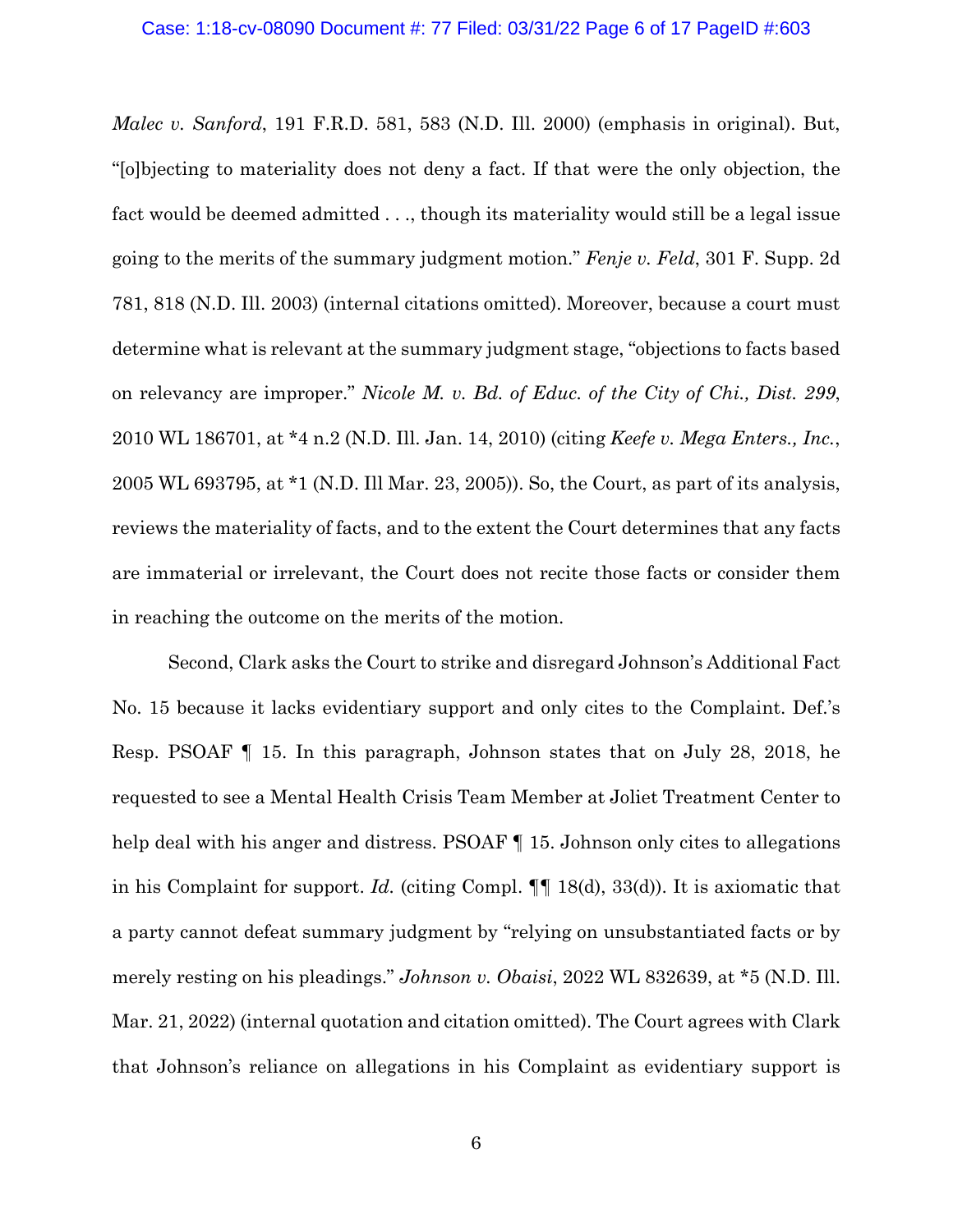## Case: 1:18-cv-08090 Document #: 77 Filed: 03/31/22 Page 7 of 17 PageID #:604

improper in the context of summary judgment, so the Court does not consider Johnson's Additional Fact No. 15.

Third, Clark makes a myriad of objections to certain facts based on affidavits executed by other prisoners. Clark disputes that the contents of the affidavits of Michael Johnson and Keith Clark are true and correct because Johnson authored the affidavits. Def.'s Resp. PSOAF ¶¶ 16, 17, 22, 23. Clark, however, cites to no authority as to why the Court should question the veracity of the statements in these affidavits just because someone else prepared them. And, "[i]t is not the role of this court to research and construct the legal arguments open to parties, especially when they are represented by counsel." *Vertex Refining, NV, LLC v. Nat'l Union Fire Ins. Co. of Pittsburgh*, 374 F. Supp. 3d 754, 765 (N.D. Ill. 2019) (citing *Doherty v. City of Chi.*, 75 F.3d 318, 324 (7th Cir. 1996), amended (Mar. 28, 1996)).

Next, Clark challenges the veracity of the affidavits of Joseph Herman (Herman) and Michael Ludwick (Ludwick) because Johnson allegedly offered the affiants payment in exchange for their signatures on their affidavits. Def.'s Resp. PSOAF ¶¶ 18–21. "To dispute an asserted fact, a party must cite specific evidentiary material that controverts the fact and must concisely explain how the cited material controverts the asserted fact. Asserted facts may be deemed admitted if not controverted with specific citations to evidentiary material." N.D. Ill. Local R. 56.1 (e)(3). "When a responding party's statement fails to dispute the facts set forth in the moving party's statement in the manner dictated by the rule, those facts are deemed admitted for purposes of the motion." *Cracco v. Vitran Express, Inc.*, 559 F.3d 625,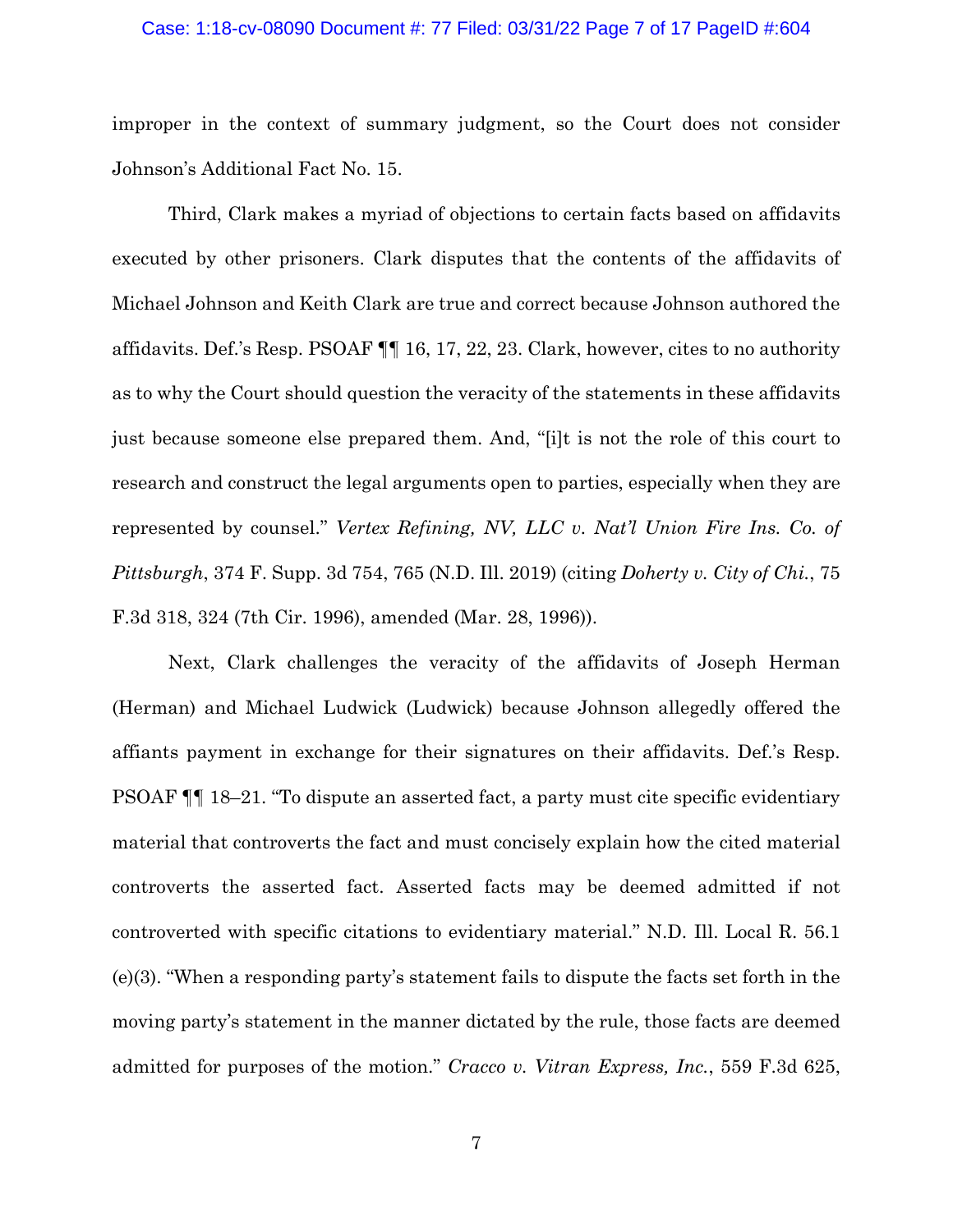#### Case: 1:18-cv-08090 Document #: 77 Filed: 03/31/22 Page 8 of 17 PageID #:605

632 (7th Cir. 2009). Here, Clark has not cited any specific evidentiary material that controverts the facts contained in these statements of facts. Instead, he asks the Court to disregard these statements because they are based on affidavits where the affiants allegedly received payment in exchange for signing their affidavits. Def.'s Resp. PSOAF ¶¶ 18–21. For this proposition, though, Clark cites only his own deposition transcript, in which he testified that Ludwick told Clark that Ludwick received food from Johnson in exchange for Ludwick signing his affidavit and that Herman told Clark that Herman was paid with food by Johnson in exchange for Herman signing his affidavit. R. 71-4, Clark Tr. at 49:14–51:20. These statements constitute inadmissible hearsay. *See Egan v. Freedom Ban*k, 2012 WL 12996187, at \*1 (N.D. Ill. June 5, 2012) ("Hearsay means a statement that the declarant does not make while testifying at the current trial and that a party offers in evidence to prove the truth of the matter asserted in the statement.") (citing Fed. R. Evid. 801(c)). And, the Court cannot consider it for the purposes of summary judgment. *Cairel v. Alderden*, 821 F.3d 823, 830 (7th Cir. 2016); *see also Gunville v. Walker*, 583 F.3d 979, 985 (7th Cir. 2009) ("A party may not rely upon inadmissible hearsay to oppose a motion for summary judgment."). Thus, Clark has not properly disputed these statements of fact, so the facts in these statements are deemed admitted for purposes of Clark's motion.

Lastly, Clark disputes the statements of fact based on inmate Keith Clark's affidavit to the extent it is not based on his personal knowledge. Def.'s Resp. PSOAF ¶ 23 (citing *Pryor v. City of Chi.*, 726 F. Supp. 2d 939, 943 (N.D. Ill. 2010)). This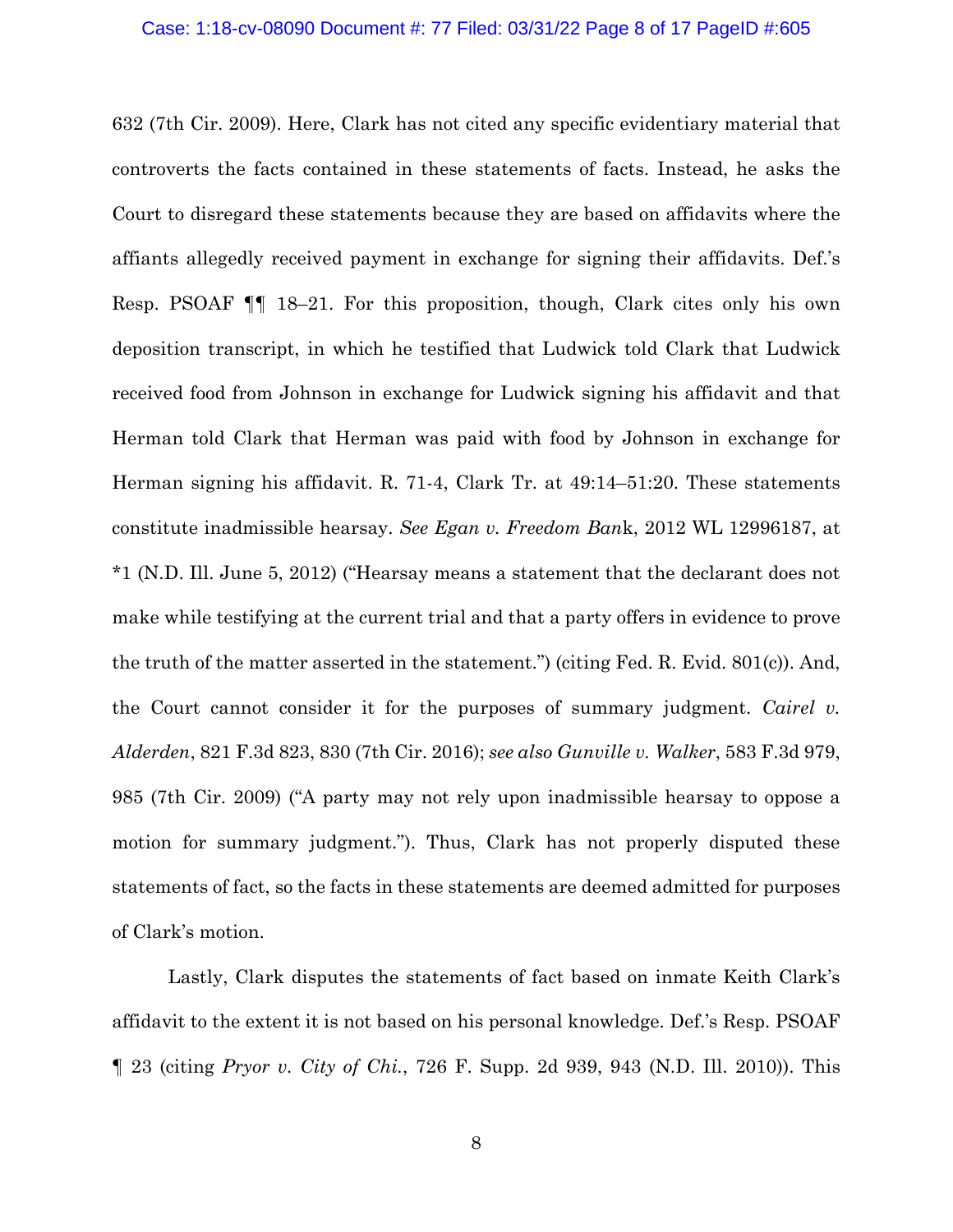#### Case: 1:18-cv-08090 Document #: 77 Filed: 03/31/22 Page 9 of 17 PageID #:606

argument, however, is underdeveloped as Clark does not assert that Keith Clark's affidavit is not actually based on his personal knowledge and does not explain how Keith Clark's affidavit is not based on his personal knowledge. Again, the Court will not develop this argument for Clark. *See Vertex Refining, NV, LLC*, 374 F. Supp. 3d at 765.

Having addressed these preliminary Local Rule 56 matters, the Court now turns to Clark's substantive arguments in support of his motion. The Court begins with his argument as to Count I.

### **I. Count I – Deliberate Indifference**

Section 1983 creates a federal cause of action for the "deprivation under color of law, of a citizen's rights, privileges or immunities secured by the constitution or laws of the United States." 42 U.S.C. § 1983. To succeed on a Section 1983 claim, a plaintiff must prove that "(1) he was deprived of a right secured by the Constitution or laws of the United States; and (2) the deprivation was visited upon him by a person or persons acting under color of state law." *First Midwest Bank, Guardian of the Est. of LaPorta v. City of Chi.*, 988 F.3d 978, 986 (7th Cir. 2021). The parties do not dispute the second element as it is undisputed that, at all relevant times, Clark was employed by IDOC and was performing his official duties. *See* Pl.'s Resp. DSOF ¶ 5.

The Eighth Amendment protects against "cruel and unusual punishments." U.S. Const. amend. VIII. Prison officials violate the Eighth Amendment's proscription against cruel and unusual punishment when they are deliberately indifferent to a prisoner's serious medical needs. *Estelle v. Gamble*, 429 U.S. 97, 104 (1976).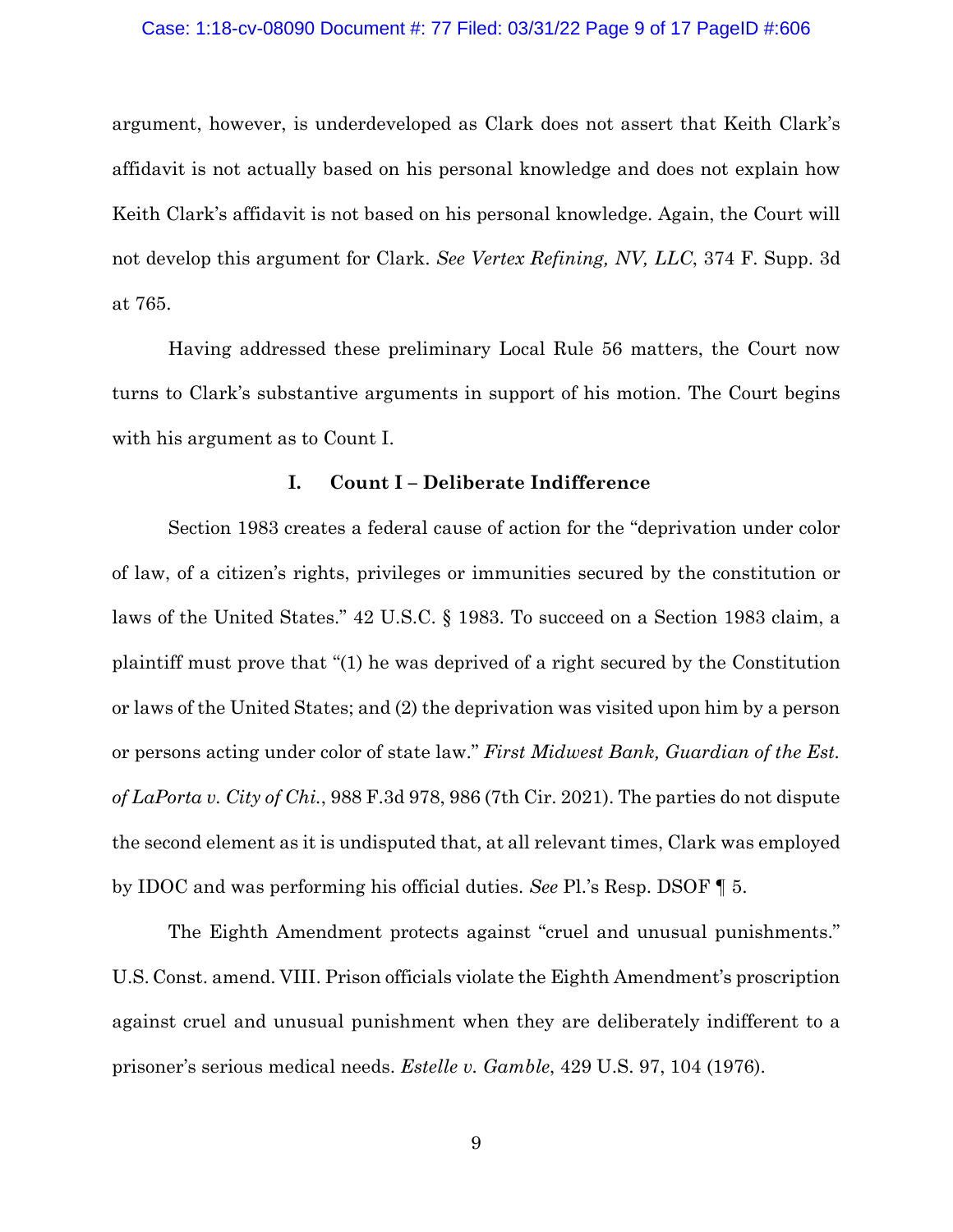#### Case: 1:18-cv-08090 Document #: 77 Filed: 03/31/22 Page 10 of 17 PageID #:607

A claim of deliberate indifference to a serious medical need has both an objective and a subjective element. *Townsend v. Cooper*, 759 F.3d 678, 689 (7th Cir. 2014) (internal citation omitted). To satisfy the objective element, a prisoner must demonstrate that his medical condition is "objectively, sufficiently serious." *Id.* (internal quotation and citation omitted). To satisfy the subjective element, a prisoner must demonstrate that the prison official acted with a "sufficiently culpable state of mind." *Townsend*, 759 F.3d at 689 (internal quotation and citation omitted). Specifically, "the official must know of and disregard an excessive risk to inmate health." *Id.* In other words, he must "both be aware of facts from which the inference could be drawn that a substantial risk of serious harm exists and must also draw the inference." *Id.* A prisoner need not establish that the official intended or desired the harm that transpired. *Walker v. Benjamin*, 293 F.3d 1030, 1037 (7th Cir. 2002). Instead, "the official must have actually known of and consciously disregarded a substantial risk of harm." *Rasho v. Jeffreys*, 22 F.4th 703, 710 (7th Cir. 2022) (internal citation omitted). The Seventh Circuit has held that this is a high bar "because it requires a showing of something approaching a total unconcern for the prisoner's welfare in the face of serious risks." *Id.* (internal quotation and citation omitted); *see also Reck v. Wexford Health Sources, Inc.*, 27 F.4th 473, 483 (7th Cir. 2022) (something close to recklessness is required).

Clark does not dispute the objective element, stating that Johnson's "mood disorder, issues with impulse, anger issues, clinical depression, and bipolar disorder placed him at a significant risk of harm." MSJ Memo. at 8; R. 71, Resp. at 3. *See also*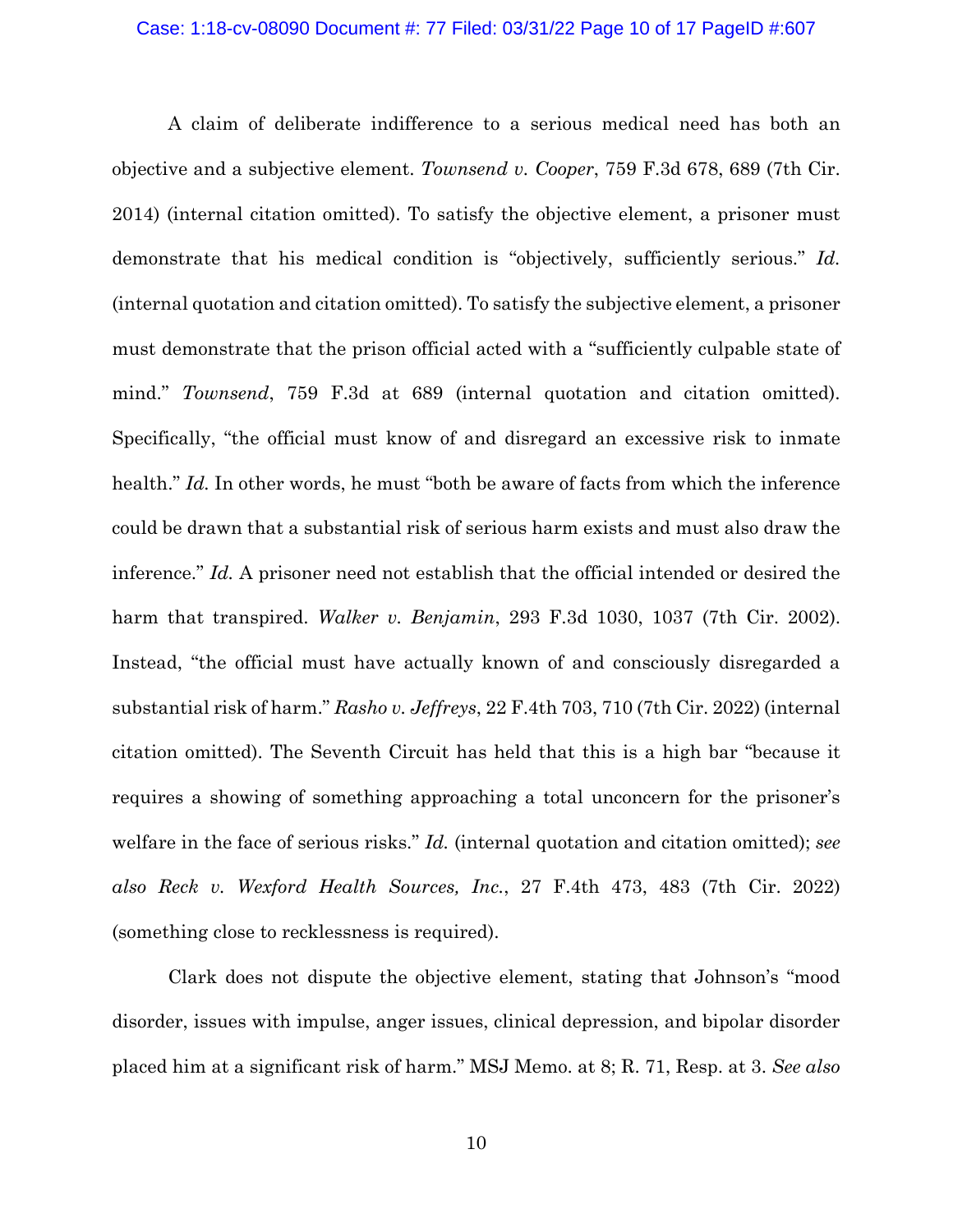*Sanville v. McCaughtry*, 266 F.3d 724, 734 (7th Cir. 2001) ("The need for a mental illness to be treated could certainly be considered a serious medical need."); *Rasho v. Jeffreys*, 22 F.4th 703, 710 (7th Cir. 2022) (finding that mental illness constitutes an "objectively serious medical condition").

For the subjective element, Clark first argues that Johnson has failed to provide sufficient evidence that Clark knew of Johnson's conditions. MSJ Memo. at 7–10. He asserts that he had no knowledge of Johnson's medical condition beyond being generally aware that JTC residents suffered from mental illness. *Id.* at 9 (citing Pl.'s Resp. DSOF ¶¶ 6–8). Johnson counters that Clark was aware of the fact that JTC inmates suffered from mental illnesses based on the nature of the treatment center. Resp. at 4. Because of this, Johnson posits that Clark could make a reasonable inference that the inmates he dealt with on a regular basis, including Johnson, were more susceptible to harming themselves when agitated, intimidated, or threatened. *Id.*

In his reply, Clark interprets Johnson's argument, at best, to mean that Clark *should* have known by Johnson's inferred mental illness that he faced a threat of potential harm. R. 74, Reply at 1–2. Clark contends that the law requires actual knowledge of a potential risk. *Id.* at 2 (citing *Farmer v. Brennan*, 511 U.S. 825, 838 (1994)). Clark also asserts that Johnson provides no authority stating that inmates at JTC are subject to a different standard of care than inmates at other correctional centers. *Id.* The Court agrees with Clark.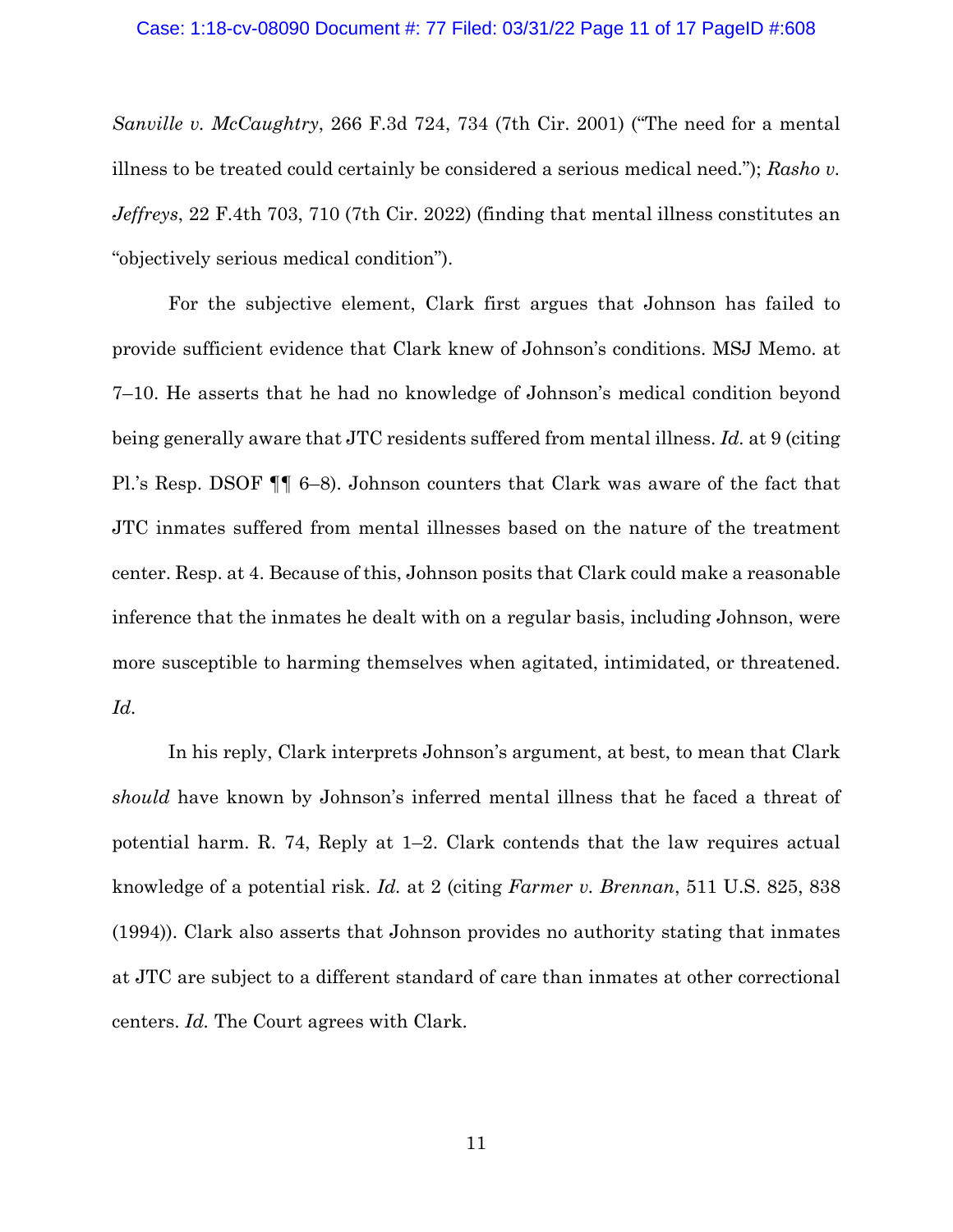#### Case: 1:18-cv-08090 Document #: 77 Filed: 03/31/22 Page 12 of 17 PageID #:609

The Court finds, in viewing the facts in the light most favorable to Johnson, as it must, that Clark was not subjectively aware of Johnson's serious medical needs beyond his general awareness that residents at JTC suffer from mental illness. To satisfy the second prong of the deliberate indifference inquiry, the official must know of and disregard an excessive risk to prisoner health, that is, he must "both be aware of facts from which the inference could be drawn that a substantial risk of serious harm exists" and "must also draw the inference." *Townsend*, 759 F.3d at 689 (quoting *Farmer*, 511 U.S. at 837). Johnson provides no evidence that Clark did *in fact* draw any inference that a risk of serious harm exists, couching his language in the subjunctive that Clark *could* have made a reasonable inference. Resp. at 4 (emphasis added).

Clark further argues that the actions Johnson attributes to Clark "hardly rise to the level of an Eighth Amendment violation." MSJ Memo. at 7. He suggests that even if he were subjectively aware of Johnson's specific medical conditions, he was not deliberately indifferent because Johnson's complaints consist of alleged insults and verbal harassment that did not result in significant psychological or physical harm, therefore not implicating the Eighth Amendment. *Id.* at 9–10. Clark contends that "[s]imple verbal harassment and use of repugnant words" do not establish cruel and unusual punishment under the Eighth Amendment. *Id.* at 7 (citing *DeWalt v. Carter*, 224 F.3d 607, 612 (7th Cir. 2000)<sup>[5](#page-11-0)</sup>. He also argues that "genteel language and good manners" do not always define relationships between prisoners and prison staff.

<span id="page-11-0"></span><sup>5</sup>The Court notes that *DeWalt* has been abrogated on other grounds. *See Savory v. Cannon*, 947 F.3d 409 (7th Cir. 2020).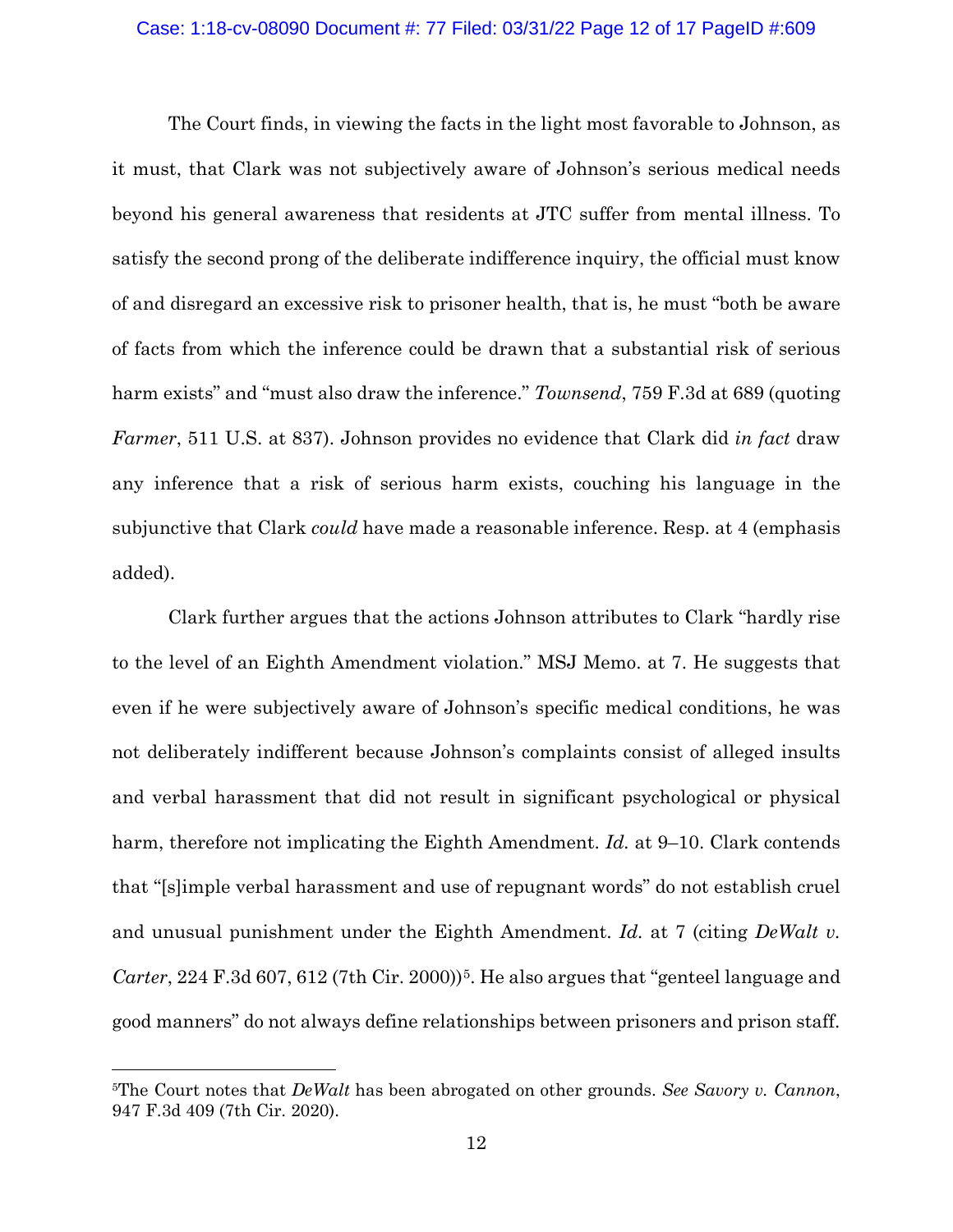#### Case: 1:18-cv-08090 Document #: 77 Filed: 03/31/22 Page 13 of 17 PageID #:610

*Id.* (citing *Lisle v. Welborn*, 933 F.3d 705, 719 (7th Cir. 2019)). Clark, though, acknowledges that where harassment inflicts psychological or physical harm, the Eighth Amendment may be implicated. *Id.* (citing *Lisle*, 933 F.3d at 718; *Gully v. Hundley*, 2019 WL 4727698, at \*3 (S.D. Ill. Sept. 27, 2019)).

Johnson responds that the cases relied upon by Clark (*DeWalt*, *Lisle*, *Gully*) are distinguishable because they involve prisoners at "regular" correctional centers. Resp. at 6. By the very nature of the institution, he suggests, prisoners at JTC "are more susceptible to severe mental illnesses." *Id.* Johnson also submits that Clark's most egregious act occurred on July 28, 2018, when Clark allegedly agitated and distressed Johnson to the point that he ultimately requested to see a Mental Health Crisis Team Member but was denied. *Id.* at 7. As a result, Johnson contends that he was left without a way to address his anger, causing him to cut his left arm so severely that he was taken to medical and placed on crisis watch for six days to prevent further self-harm. *Id.*

The Court finds that Clark's actions do not rise to the level of deliberate indifference. While the Court agrees with Johnson that the three cases cited by Clark (*DeWalt*, *Lisle*, *Gully*) involve inmates at correctional centers instead of treatment centers like JTC, this differentiation does not advance Johnson's case. Johnson has not cited to any authority finding that inmates at treatment centers are subject to a different standard in determining deliberate indifference. Johnson's characterization of his interaction with Clark on July 28, 2018 consists of insults and unpleasant remarks, but "simple verbal harassment does not constitute cruel and unusual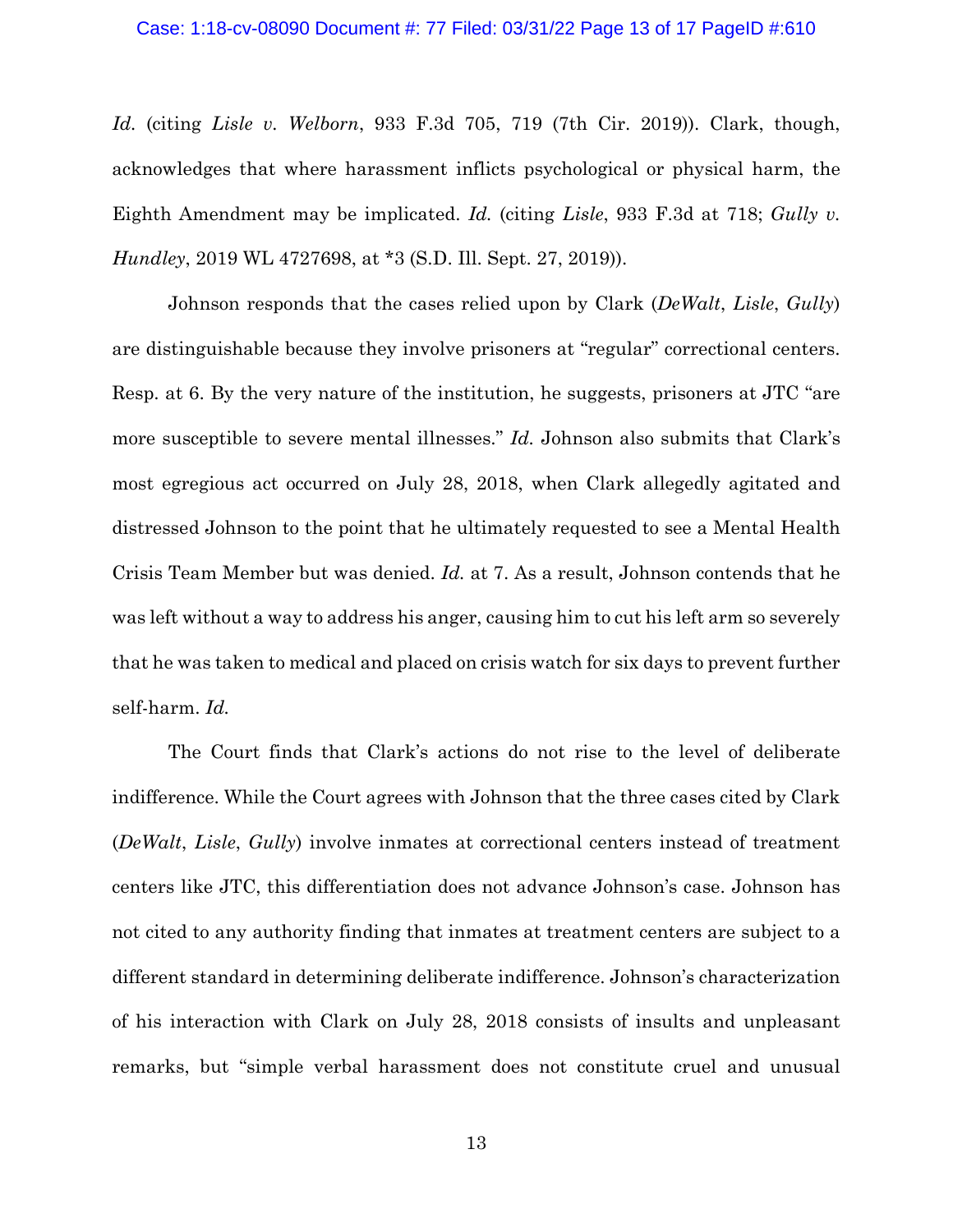#### Case: 1:18-cv-08090 Document #: 77 Filed: 03/31/22 Page 14 of 17 PageID #:611

punishment." *DeWalt*, 224 F.3d at 612. Moreover, as Clark points out, Johnson has not presented evidence that Clark made the alleged comments to Johnson. *See* Reply at 2. Additionally, Johnson provides no evidence either that Johnson made his request to see a crisis team member to Clark or that Clark himself was responsible for denying Johnson's request. Finally, while Johnson provides evidence that Clark attempted to provoke, intimidate, and agitate seriously mental ill inmates of JTC (SOAF ¶¶ 19, 21, 23), Johnson provides no evidence whatsoever that Clark made the numerous alleged comments or engaged in the various alleged actions towards Johnson, as Johnson claims in his Complaint. *See* Compl. ¶ 18. The Court finds that Clark did not have the "sufficiently culpable state of mind" to satisfy the second prong of Johnson's deliberate indifference claim. Therefore, the Court grants Clark's motion with respect to Count I.

### **II. Count II – Failure to Protect**

To state a failure to protect claim, a plaintiff-prisoner must show that (1) "he is incarcerated under conditions posing a substantial risk of serious harm," and (2) defendant-officials acted with "deliberate indifference" to that risk. *Brown v. Budz*, 398 F.3d 904, 909 (7th Cir. 2005) (quoting *Farmer*, 511 U.S. at 834); *LaBrec v. Walker*, 948 F.3d 836, 841 (7th Cir. 2020). To satisfy the first, objective prong, a plaintiff must show not only that he experienced, or was exposed to, a serious harm, but also that there was a substantial risk beforehand that the serious harm might actually occur. *Brown*, 398 F.3d at 910. The harm must be "objectively, sufficiently serious." *Farmer*, 511 U.S. at 834. Where the harm at issue is a suicide or attempted suicide, the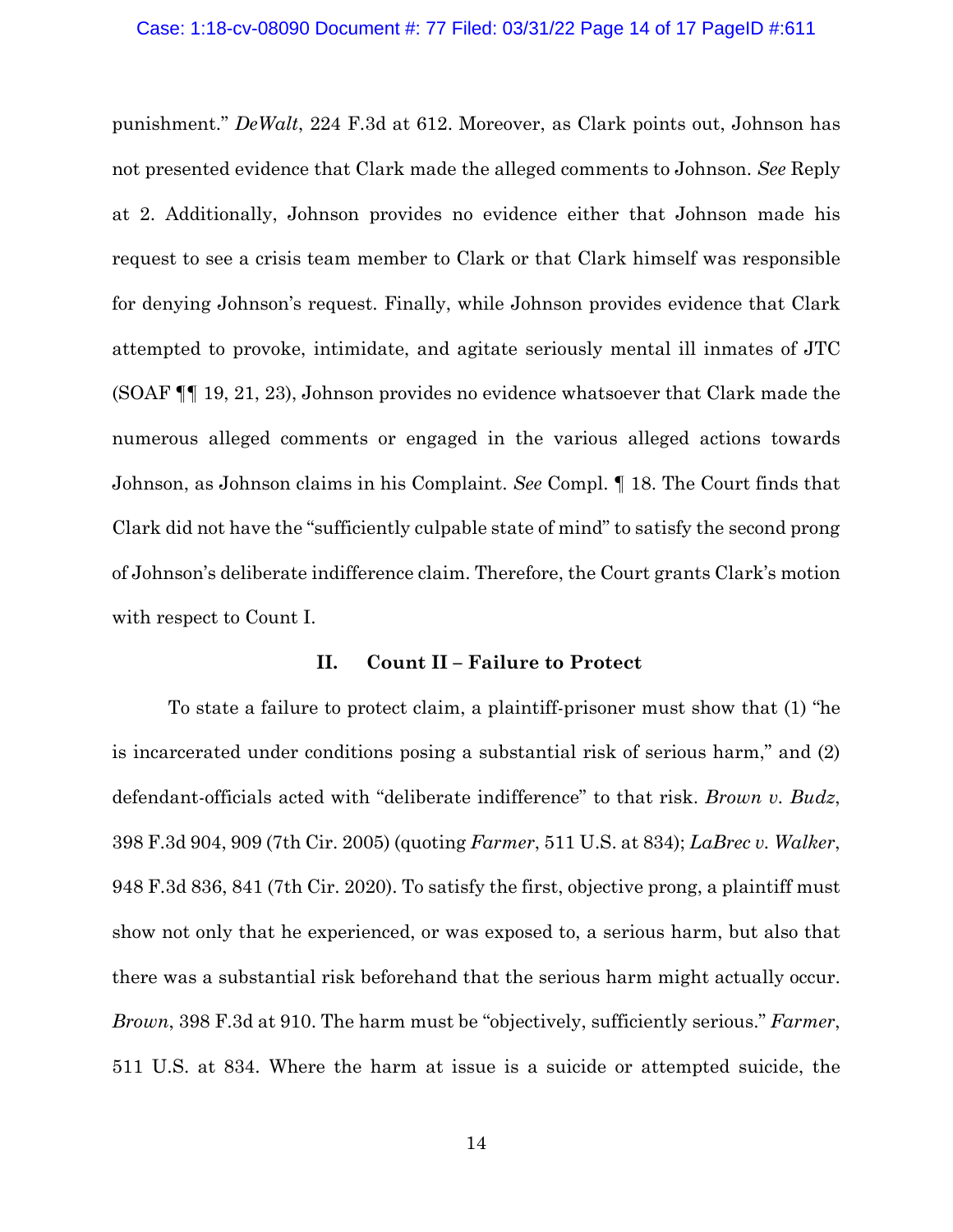#### Case: 1:18-cv-08090 Document #: 77 Filed: 03/31/22 Page 15 of 17 PageID #:612

objective element is easily met, as "it goes without saying that suicide is a serious harm." *Sanville*, 266 F.3d at 733.

The second, subjective component requires a showing that that the defendant had actual, and not just constructive, knowledge of the risk to be liable. *LaBrec*, 948 F.3d at 841 (internal citation omitted). This means that the defendant "must both be aware of facts from which the inference could be drawn that a substantial risk of serious harm exists, and he must also draw that inference." *Id.* (quoting *Farmer*, 511 U.S. at 837); *see also Collins v. Seeman*, 462 F.3d 757, 761 (7th Cir. 2006) (the plaintiff must show that the defendant (1) subjectively knew the prisoner was at substantial risk of committing suicide, and (2) intentionally disregarded that risk).

Clark points to allegations from Johnson pursuant to which Clark allegedly grabbed Johnson's television, refused to give Johnson toilet paper, refused him access to the "day room", and called him names. MSJ Memo. at 11. He posits that Johnson has failed to provide sufficient admissible evidence of significant psychological or physical harm, and that Johnson simply alleging that he suffered such harm is insufficient. *Id.* (citing Compl. ¶ 34). Clark contends that even if his behavior created some risk to Johnson, "that risk merely resulted in superficial harm, not serious harm." *Id.*

Johnson offers less than one page of argument, and relies on the same points he argued for Count I, namely that Clark knows that JTC is a facility for prisoners with severe mental illnesses; Clark is charged with protecting the health and safety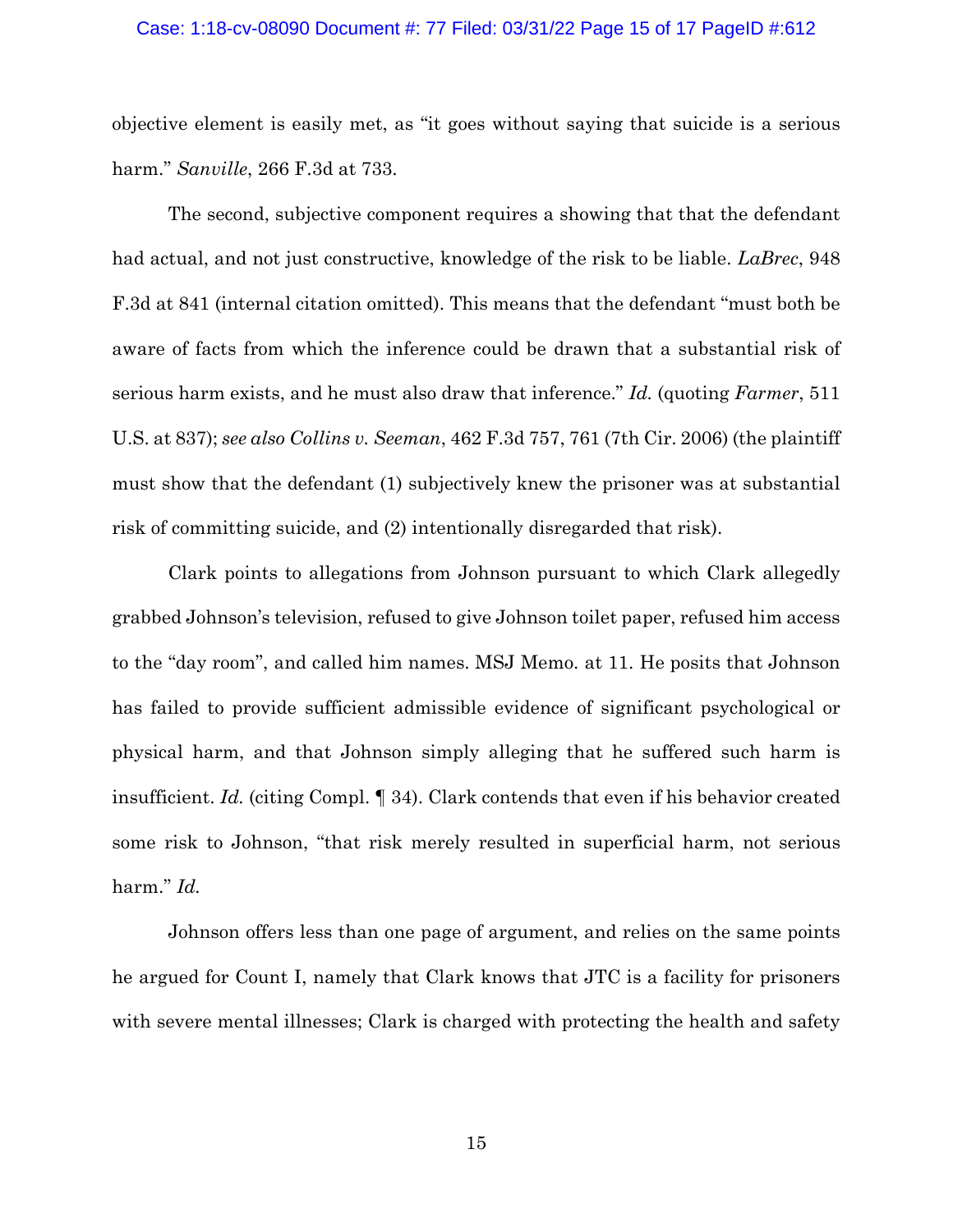#### Case: 1:18-cv-08090 Document #: 77 Filed: 03/31/22 Page 16 of 17 PageID #:613

of JTC residents; therefore, Clark knew of a substantial risk of harm to Johnson and, through his actions, was deliberately indifferent. Resp. at 9.

In viewing the facts in the light most favorable to Johnson, as it must, the Court finds that Johnson has failed to meet his burden for this claim as well. The Court is somewhat perplexed by Clark's argument regarding the objective element, as Clark acknowledged under Count I that Johnson's "mood disorder, issues with impulse, anger issues, clinical depression, and bipolar disorder placed him at a significant risk of harm." MSJ Memo. at 8.

But the Court agrees with Clark that there is no evidence in the record that he knew Johnson faced a tangible threat and disregarded that threat. *See* Reply at 2. Johnson has failed to show that Clark had actual knowledge that Johnson was at substantial risk of harming himself or even committing suicide, and that Clark intentionally disregarded that risk. *See Collins*, 462 F.3d at 761. It is undisputed that Clark does not have direct access to JTC residents' protected medical information, nor does he have personal knowledge of Johnson's alleged history of self-harm. Pl.'s Resp. DSOF ¶¶ 6, 8. Further, the Court agrees with Clark that for the July 28, 2018 incident, Johnson "fails to provide evidence of who he sought this assistance from [or] who allegedly denied this request." Reply at 3. Simply put, the Court finds that Johnson has failed to show that Clark had the subjective knowledge that Johnson was at substantial risk of harming himself to satisfy the second prong of Johnson's failure to protect claim. Therefore, the Court grants Clark's motion with respect to Count II.